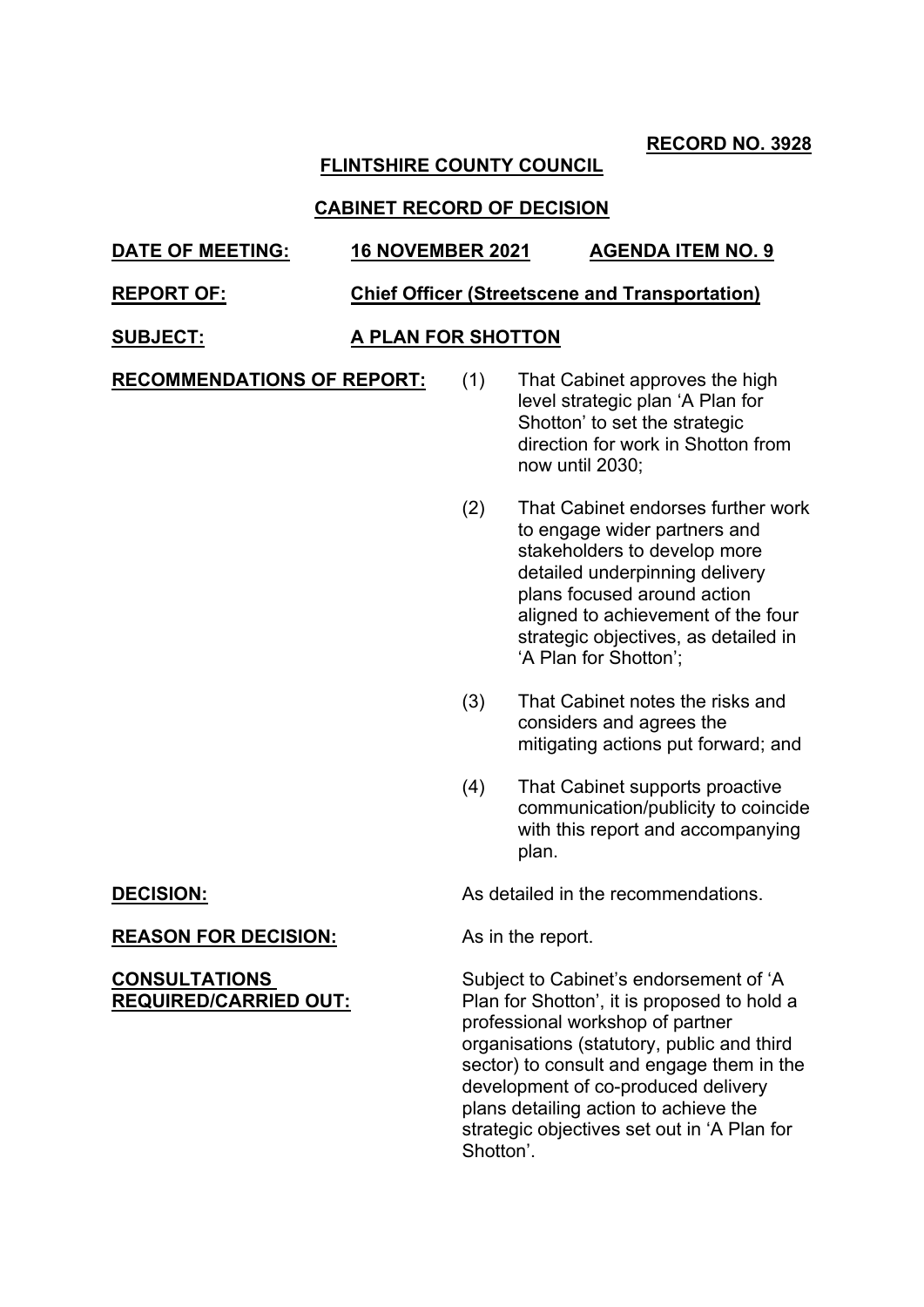Alongside consultation and engagement with the partner organisations, the local community, including residents and businesses, will be consulted and engaged in the development of the delivery action plan(s). Engagement of the community will foster ownership, empowering and enabling the community to identify local priorities and plan an active role in action to address them.

**RESOURCE IMPLICATIONS:** There is currently no budget available for 'A Plan for Shotton', but it is anticipated that financial resources will be required to fund activities and projects. These will be reliant on budget being able to be drawn from existing funding streams or identification of, and successful applications/bids for grant funding. There may also be opportunity to pool resources or access other funding through wider engagement of partner organisations.

> To date, the Council has invested in 'A Plan for Shotton' through the provision of staff, notably Officers/Managers to lead each of the Working Groups, with some interim programme management and administrative support. However, there is no identified dedicated/additional resource available to support the Steering Group, Working Groups, nor the development of the delivery plans. This means human resource and capacity to support 'A Plan for Shotton' is limited, with many Officers undertaking tasks for Shotton in addition to their substantive roles.

> In September 2021 Cabinet approved urgent proposals to enhance organisational capacity in six areas of the workforce, including to support town centre regeneration and 'master planning' as a strategic priority of the Council, as contained within the Council Plan. The recruitment of an experienced Regeneration Manager and Regeneration Officer will provide the leadership,